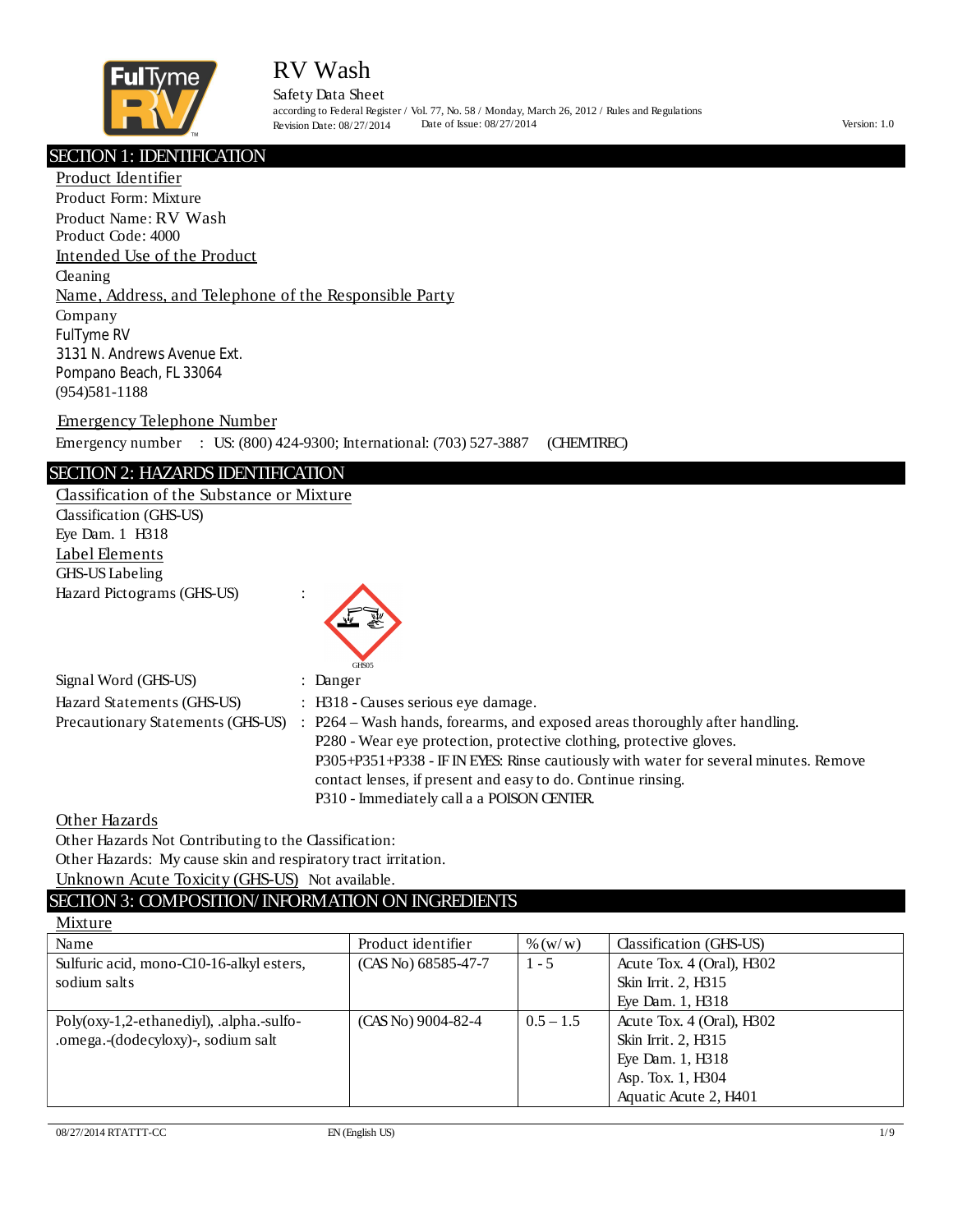#### Safety Data Sheet

according to Federal Register / Vol. 77, No. 58 / Monday, March 26, 2012 / Rules and Regulations

|                                                                                                                                                                                                                                                                                                                                           |                       |             | Aquatic Chronic 2, H411     |
|-------------------------------------------------------------------------------------------------------------------------------------------------------------------------------------------------------------------------------------------------------------------------------------------------------------------------------------------|-----------------------|-------------|-----------------------------|
| 1-Propanaminium, 3-amino-N-                                                                                                                                                                                                                                                                                                               | $(CAS No)$ 61789-40-0 | $0.1 - 1$   | Skin Corr. 1B, H314         |
| (carboxymethyl)-N,N-dimethyl-, N-coco acyl                                                                                                                                                                                                                                                                                                |                       |             | Eye Irrit. 2A, H319         |
| derivatives, hydroxides, inner salts                                                                                                                                                                                                                                                                                                      |                       |             | Aquatic Acute 1, H400       |
| Ammonium chloride                                                                                                                                                                                                                                                                                                                         | (CAS No) 12125-02-9   | $0.5 - 1.5$ | Acute Tox. 4 (Oral), H302   |
|                                                                                                                                                                                                                                                                                                                                           |                       |             | Eye Irrit. 2A, H319         |
|                                                                                                                                                                                                                                                                                                                                           |                       |             | <b>STOT RE 2. H373</b>      |
| Dimethylol-5,5-dimethylhydantoin                                                                                                                                                                                                                                                                                                          | $(CAS No) 6440-58-0$  | $0.1 - 1$   | Acute Tox. $4$ (Oral), H302 |
| $\mathbf{r}$ , $\mathbf{r}$ , $\mathbf{r}$ , $\mathbf{r}$ , $\mathbf{r}$ , $\mathbf{r}$ , $\mathbf{r}$ , $\mathbf{r}$ , $\mathbf{r}$ , $\mathbf{r}$ , $\mathbf{r}$ , $\mathbf{r}$ , $\mathbf{r}$ , $\mathbf{r}$ , $\mathbf{r}$ , $\mathbf{r}$ , $\mathbf{r}$ , $\mathbf{r}$ , $\mathbf{r}$ , $\mathbf{r}$ , $\mathbf{r}$ , $\mathbf{r}$ , |                       |             |                             |

Full text of H-phrases: see section 16 **SECTION 4: FIRST AID MEASURES** 

### Description of First Aid Measures

General: Never give anything by mouth to an unconscious person. If you feel unwell, seek medical advice (show the label where possible).

Inhalation: If inhaled, remove to fresh air and keep at rest in a position comfortable for breathing. Call a POISON CENTER or doctor/physician if you feel unwell.

Skin Contact: Remove contaminated clothing. Gently wash with plenty of soap and water. Obtain medical attention if irritation develops or persists.

Eye Contact: Rinse cautiously with water for several minutes. Remove contact lenses, if present and easy to do. Continue rinsing for at least 60 minutes. Immediately call a POISON CENTER or doctor/physician.

Ingestion: Rinse mouth. Do NOT induce vomiting. Call a POISON CENTER/doctor/physician if you feel unwell.

Most Important Symptoms and Effects Both Acute and Delayed

General: Causes serious eye damage.

Inhalation: May cause respiratory irritation.

Skin Contact: May cause skin irritation.

Eye Contact: Causes serious eye damage.

Ingestion: Ingestion is likely to be harmful or have adverse effects.

Chronic Symptoms: None expected under normal conditions of use.

Indication of Any Immediate Medical Attention and Special Treatment Needed

If exposed or concerned, get medical advice and attention. If medical advice is needed, have product container or label at hand.

#### **SECTION 5: FIRE-FIGHTING MEASURES**

**Extinguishing Media** 

Suitable Extinguishing Media: Use extinguishing media appropriate for surrounding fire.

Unsuitable Extinguishing Media: Do not use a heavy water stream. Aheavy water stream may spread burning liquid.

Special Hazards Arising From the Substance or Mixture

Fire Hazard: Not considered flammable but may burn at high temperatures.

Explosion Hazard: Product is not explosive.

Reactivity: Hazardous reactions will not occur under normal conditions.

**Advice for Firefighters** 

Precautionary Measures Fire: Exercise caution when fighting any chemical fire.

Firefighting Instructions: Use water spray or fog for cooling exposed containers. Do not allow run-off from fire fighting to enter drains or water sources.

Protection During Firefighting: Do not enter fire area without proper protective equipment, including respiratory protection. Hazardous Combustion Products: Carbon oxides (CO, CO<sub>2</sub>). Nitrogen oxides.

Reference to Other Sections

Refer to section 9 for flammability properties.

#### **SECTION 6: ACCIDENTAL RELEASE MEASURES**

### Personal Precautions, Protective Equipment and Emergency Procedures

General Measures: Avoid all contact with skin, eyes, or clothing. Avoid breathing (vapor, mist, spray).

For Non-Emergency Personnel

Protective Equipment: Use appropriate personal protection equipment (PPE).

Emergency Procedures: Evacuate unnecessary personnel.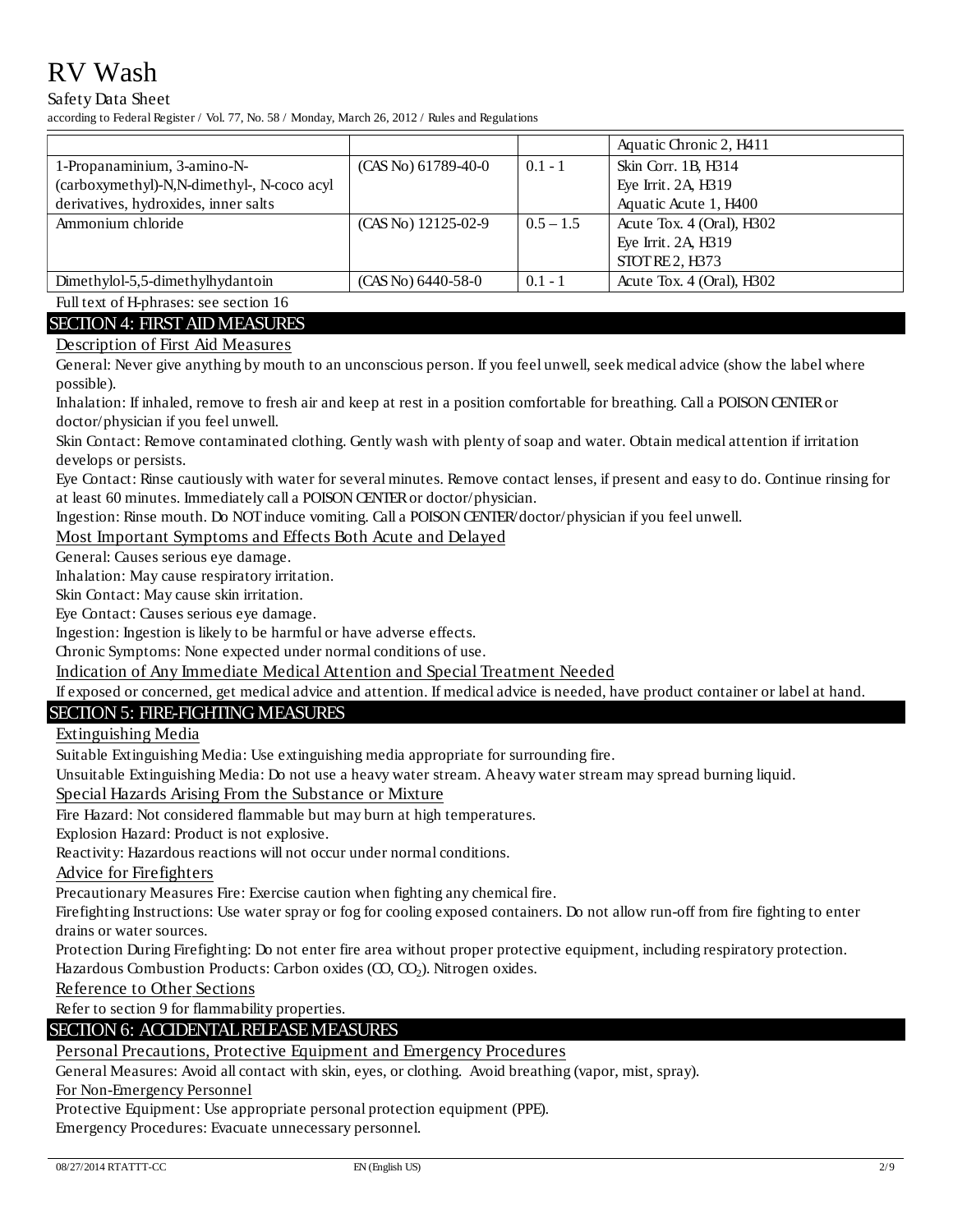Safety Data Sheet according to Federal Register / Vol. 77, No. 58 / Monday, March 26, 2012 / Rules and Regulations

#### For Emergency Personnel

Protective Equipment: Use appropriate personal protection equipment (PPE).

Emergency Procedures: Evacuate unnecessary personnel. Stop leak if safe to do so. Ventilate area.

**Environmental Precautions** 

Prevent entry to sewers and public waters.

Methods and Material for Containment and Cleaning Up

For Containment: Contain any spills with dikes or absorbents to prevent migration and entry into sewers or streams.

Methods for Cleaning Up: Clear up spills immediately and dispose of waste safely. Absorb and/or contain spill, then place in suitable container for disposal. Dispose in a safe manner in accordance with local/national regulations.

Reference to Other Sections

See heading 8, Exposure Controls and Personal Protection.

### **SECTION 7: HANDLING AND STORAGE**

### Precautions for Safe Handling

Hygiene Measures: Handle in accordance with good industrial hygiene and safety procedures. Wash hands and other exposed areas with mild soap and water before eating, drinking, or smoking and again when leaving work. Do not eat, drink or smoke when using this product.

#### Conditions for Safe Storage, Including Any Incompatibilities

Storage Conditions: Store in a dry, cool and well-ventilated place. Keep container closed when not in use. Keep/Store away from direct sunlight, extremely high or low temperatures, and incompatible materials.

Incompatible Materials: Strong acids. Strong bases. Strong oxidizers.

Specific End Use $(s)$  Cleaning

### SECTION 8: EXPOSURE CONTROLS/ PERSONAL PROTECTION

| <b>Control Parameters</b> |
|---------------------------|
|---------------------------|

| Ammonium chloride (12125-02-9) |                                                 |                        |  |  |
|--------------------------------|-------------------------------------------------|------------------------|--|--|
| <b>USA ACGIH</b>               | ACCHH TWA (mg/m <sup>3</sup> )                  | $10 \text{ mg/m}^3$    |  |  |
| <b>USA ACGIH</b>               | $ACCHH$ $STFL(mg/m3)$                           | $20 \text{ mg/m}^3$    |  |  |
| <b>USANIOSH</b>                | NIOSH REL(TWA) (mg/m <sup>3</sup> )             | $10 \text{ mg/m}^3$    |  |  |
| <b>USANIOSH</b>                | NIOSH REL(STEL) (mg/m <sup>3</sup> )            | $20 \text{ mg/m}^3$    |  |  |
| Alberta                        | $OEL$ STEL (mg/m <sup>3</sup> )                 | $20 \text{ mg/m}^3$    |  |  |
| Alberta                        | OELTWA (mg/m <sup>3</sup> )                     | $10 \text{ mg/m}^3$    |  |  |
| <b>British Columbia</b>        | $\overline{\text{OELSTEL}(mg/m^3)}$             | $20$ mg/m <sup>3</sup> |  |  |
| British Columbia               | OELTWA $(mg/m3)$                                | $10 \text{ mg/m}^3$    |  |  |
| Manitoba                       | $OEL$ STEL $(mg/m3)$                            | $20 \text{ mg/m}^3$    |  |  |
| Manitoba                       | OELTWA $(mg/m3)$                                | $10$ mg/m <sup>3</sup> |  |  |
| New Brunswick                  | $OEL$ STEL $(mg/m3)$                            | $20 \text{ mg/m}^3$    |  |  |
| New Brunswick                  | OELTWA $(mg/m3)$                                | $10 \text{ mg/m}^3$    |  |  |
| Newfoundland & Labrador        | $OEL$ STEL $(mg/m3)$                            | $20$ mg/m <sup>3</sup> |  |  |
| Newfoundland & Labrador        | OELTWA $(mg/m3)$                                | $10 \text{ mg/m}^3$    |  |  |
| Nova Scotia                    | $OEL$ STEL (mg/m <sup>3</sup> )                 | $20$ mg/m <sup>3</sup> |  |  |
| Nova Scotia                    | OELTWA $(mg/m3)$                                | $10 \text{ mg/m}^3$    |  |  |
| Nunavut                        | $OEL$ STEL (mg/m <sup>3</sup> )                 | $20 \text{ mg/m}^3$    |  |  |
| Nunavut                        | OELTWA $(mg/m3)$                                | $10 \text{ mg/m}^3$    |  |  |
| Northwest Territories          | $OEL$ STEL (mg/m <sup>3</sup> )                 | $20 \text{ mg/m}^3$    |  |  |
| Northwest Territories          | OELTWA $(mg/m3)$                                | $10 \text{ mg/m}^3$    |  |  |
| Ontario                        | $OEL$ STEL (mg/m <sup>3</sup> )                 | $20$ mg/m <sup>3</sup> |  |  |
| Ontario                        | OELTWA $(mg/m3)$                                | $10$ mg/m <sup>3</sup> |  |  |
| Prince Edward Island           | $OEL$ STEL $(mg/m3)$                            | $20 \text{ mg/m}^3$    |  |  |
| Prince Edward Island           | $\overline{\text{OELTWA}}$ (mg/m <sup>3</sup> ) | $10 \text{ mg/m}^3$    |  |  |
| Québec                         | VECD (mg/m <sup>3</sup> )                       | $20$ mg/m <sup>3</sup> |  |  |
| Québec                         | VEMP $(mg/m3)$                                  | $10 \text{ mg/m}^3$    |  |  |
| Saskatchewan                   | OELSTEL(mg/m <sup>3</sup> )                     | $20$ mg/m <sup>3</sup> |  |  |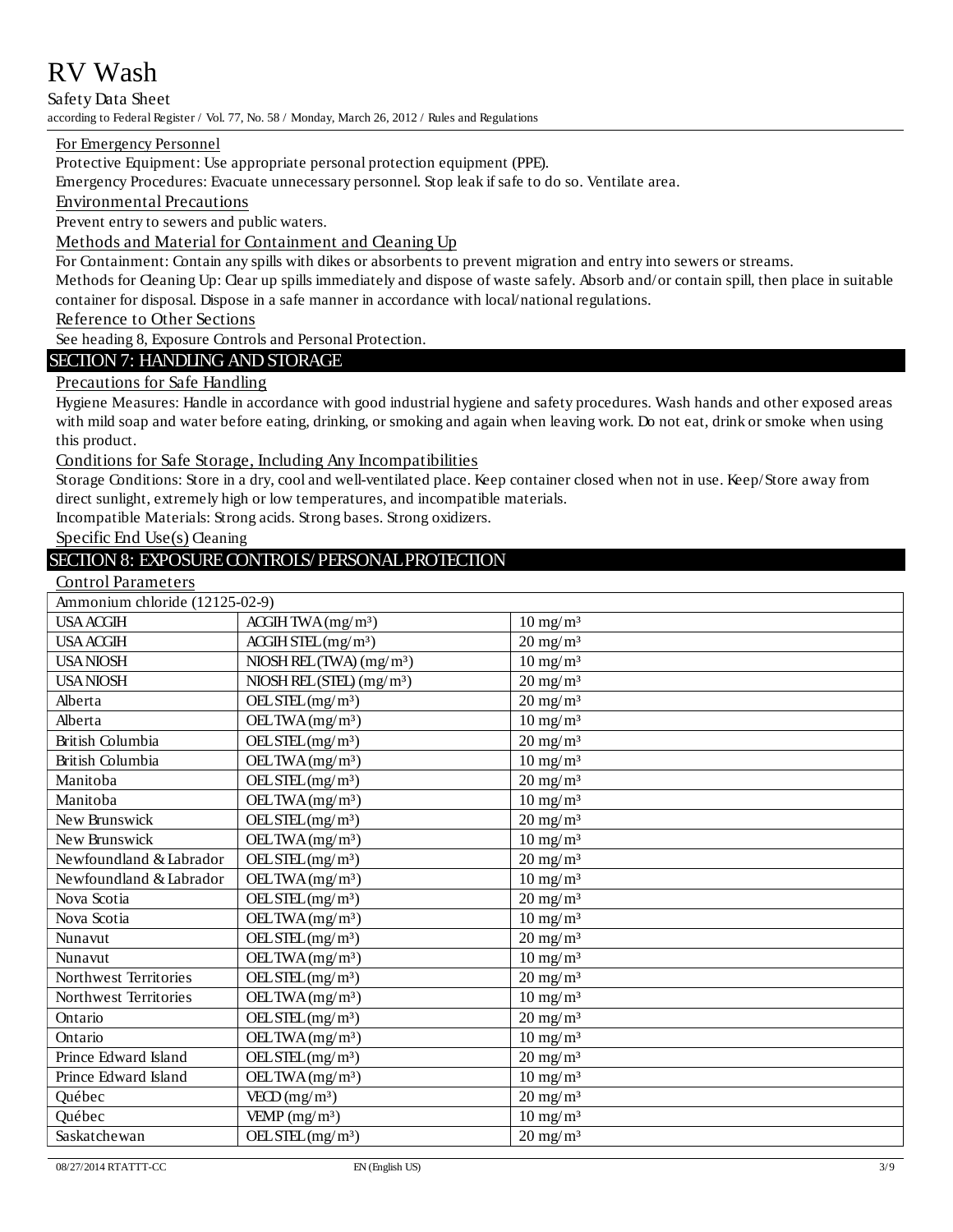#### Safety Data Sheet

according to Federal Register / Vol. 77, No. 58 / Monday, March 26, 2012 / Rules and Regulations

| Saskatchewan | OELTWA(mg/m <sup>3</sup> )      | $10 \text{ mg}/\text{m}^3$ |
|--------------|---------------------------------|----------------------------|
| Yukon        | $OEL$ STEL (mg/m <sup>3</sup> ) | $20 \text{ mg/m}^3$        |
| Yukon        | OELTWA(mg/m <sup>3</sup> )      | $10 \text{ mg}/\text{m}^3$ |

#### **Exposure Controls**

Appropriate Engineering Controls: Emergency eye wash fountains and safety showers should be available in the immediate vicinity of any potential exposure. Ensure adequate ventilation, especially in confined areas. Ensure all national/local regulations are observed.

Personal Protective Equipment: Avoid all unnecessary exposure. Safety glasses. Gloves. Protective clothing. Insufficient ventilation: wear respiratory protection.



Materials for Protective Clothing: Chemically resistant materials and fabrics.

Hand Protection: Wear chemically resistant protective gloves.

Eye Protection: Chemical goggles or safety glasses.

Skin and Body Protection: Wear suitable protective clothing.

Respiratory Protection: Use a NIOSH-approved respirator or self-contained breathing apparatus whenever exposure may exceed established Occupational Exposure Limits.

Consumer Exposure Controls: Do not eat, drink, or smoke during use

### SECTION 9: PHYSICAL AND CHEMICAL PROPERTIES

Information on Basic Physical and Chemical Properties

| Physical State                                    |                | Liquid                                                               |
|---------------------------------------------------|----------------|----------------------------------------------------------------------|
| Appearance                                        |                | Blue                                                                 |
| Odor                                              |                | Characteristic                                                       |
| Odor Threshold                                    |                | Not available                                                        |
| pH                                                | ÷.             | 6.5                                                                  |
| <b>Evaporation Rate</b>                           |                | Not available                                                        |
| Melting Point                                     |                | Not available                                                        |
| Freezing Point                                    |                | Not available                                                        |
| <b>Boiling Point</b>                              |                | >100 °C(>212 °F)                                                     |
| <b>Flash Point</b>                                |                | Not available                                                        |
| Auto-ignition Temperature                         |                | Not available                                                        |
| Decomposition Temperature                         |                | Not available                                                        |
| Flammability (solid, gas)                         |                | Not available                                                        |
| Lower Flammable Limit                             |                | Not available                                                        |
| Upper Flammable Limit                             |                | Not available                                                        |
| Vapor Pressure                                    |                | Not available                                                        |
| Relative Vapor Density at 20 °C                   |                | Not available                                                        |
| Specific Gravity/Relative density                 |                | 1.04                                                                 |
| Solubility                                        |                | Soluble in water                                                     |
| Partition coefficient: n-octanol/water            |                | Not available                                                        |
| <b>Viscosity</b>                                  |                | Not available                                                        |
| Explosion Data – Sensitivity to Mechanical Impact | $\ddot{\cdot}$ | Not expected to present an explosion hazard due to mechanical impact |
| Explosion Data – Sensitivity to Static Discharge  |                | Not expected to present an explosion hazard due to static discharge  |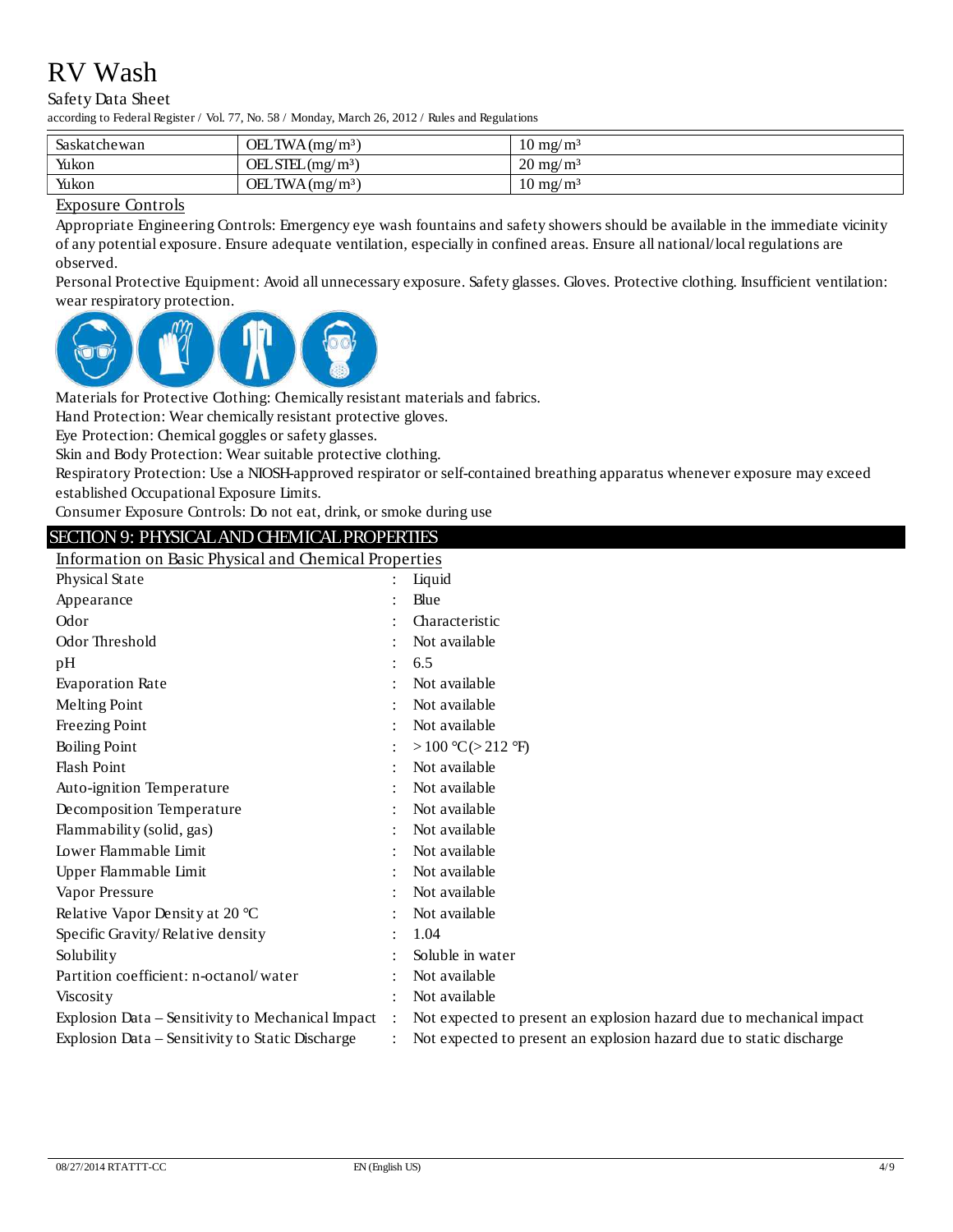Safety Data Sheet

according to Federal Register / Vol. 77, No. 58 / Monday, March 26, 2012 / Rules and Regulations

### SECTION 10: STABILITY AND REACTIVITY

EC50 Other Aquatic Organisms 1 3.12 mg/l (Species Ceriodaphnia, exposure time: 48 hr) IC50 Fish 1 1 (1.0 - 10.0) mg/l (Exposure time: 96 h - Species: Brachydanio rerio) EC50 Daphnia 1 (6.5 mg/l (Exposure time: 48 h - Species: Daphnia magna) Reactivity: Hazardous reactions will not occur under normal conditions. Chemical Stability: Stable under normal conditions. Possibility of Hazardous Reactions: Hazardous polymerization will not occur. Conditions to Avoid: Direct sunlight. Extremely high or low temperatures. Incompatible Materials: Strong acids. Strong bases. Strong oxidizers. Hazardous Decomposition Products: Ammonia. Carbon oxides  $({\rm CO,~CO_2})$ . Hydrogen chloride. Nitrogen oxides. Sodium oxides. Sulfur oxides. SECTION 11: TOXICOLOGICAL INFORMATION Information on Toxicological Effects - Product Acute Toxicity: Not classified. LD50 and LC50 Data: Not available. Skin Corrosion/ Irritation: Not classified. pH: 6.5 Serious Eye Damage/ Irritation: Causes serious eye damage. pH: 6.5 Respiratory or Skin Sensitization: Not classified. Germ Cell Mutagenicity: Not classified. Teratogenicity: Not available. Carcinogenicity: Not classified. Specific Target Organ Toxicity (Repeated Exposure): Not classified. Reproductive Toxicity: Not classified. Specific Target Organ Toxicity (Single Exposure): Not classified. Aspiration Hazard: Not classified. Symptoms/ Injuries After Inhalation: May cause respiratory irritation. Symptoms/ Injuries After Skin Contact: May cause skin irritation. Symptoms/ Injuries After Eye Contact: Causes serious eye damage. Symptoms/ Injuries After Ingestion: Ingestion is likely to be harmful or have adverse effects. Chronic Symptoms: None expected under normal conditions of use. Information on Toxicological Effects - Ingredient(s) LD50 and LC50 Data: SECTION 12: ECOLOGICAL INFORMATION Toxicity Not classified. Poly(oxy-1,2-ethanediyl), .alpha.-sulfo-.omega.-(dodecyloxy)-, sodium salt (9004-82-4) LD50 Oral Rat 1600 mg/kg Sulfuric acid, mono-C10-16-alkyl esters, sodium salts (68585-47-7) LD50 Oral Rat > 2000 mg/kg ATE US (oral) 500.00 mg/kg body weight 1-Propanaminium, 3-amino-N-(carboxymethyl)-N,N-dimethyl-, N-coco acyl derivatives, hydroxides, inner salts (61789-40-0) LD50 Oral Rat 4900 mg/kg Ammonium chloride (12125-02-9) LD50 Oral Rat 1410 mg/kg Dimethylol-5,5-dimethylhydantoin (6440-58-0) LD50 Oral Rat  $\left|2-5 \frac{g}{kg}\right|$ ATE US (oral) 2,000.00 mg/kg body weight Poly(oxy-1,2-ethanediyl), .alpha.-sulfo-.omega.-(dodecyloxy)-, sodium salt (9004-82-4) 1-Propanaminium, 3-amino-N-(carboxymethyl)-N,N-dimethyl-, N-coco acyl derivatives, hydroxides, inner salts (61789-40-0)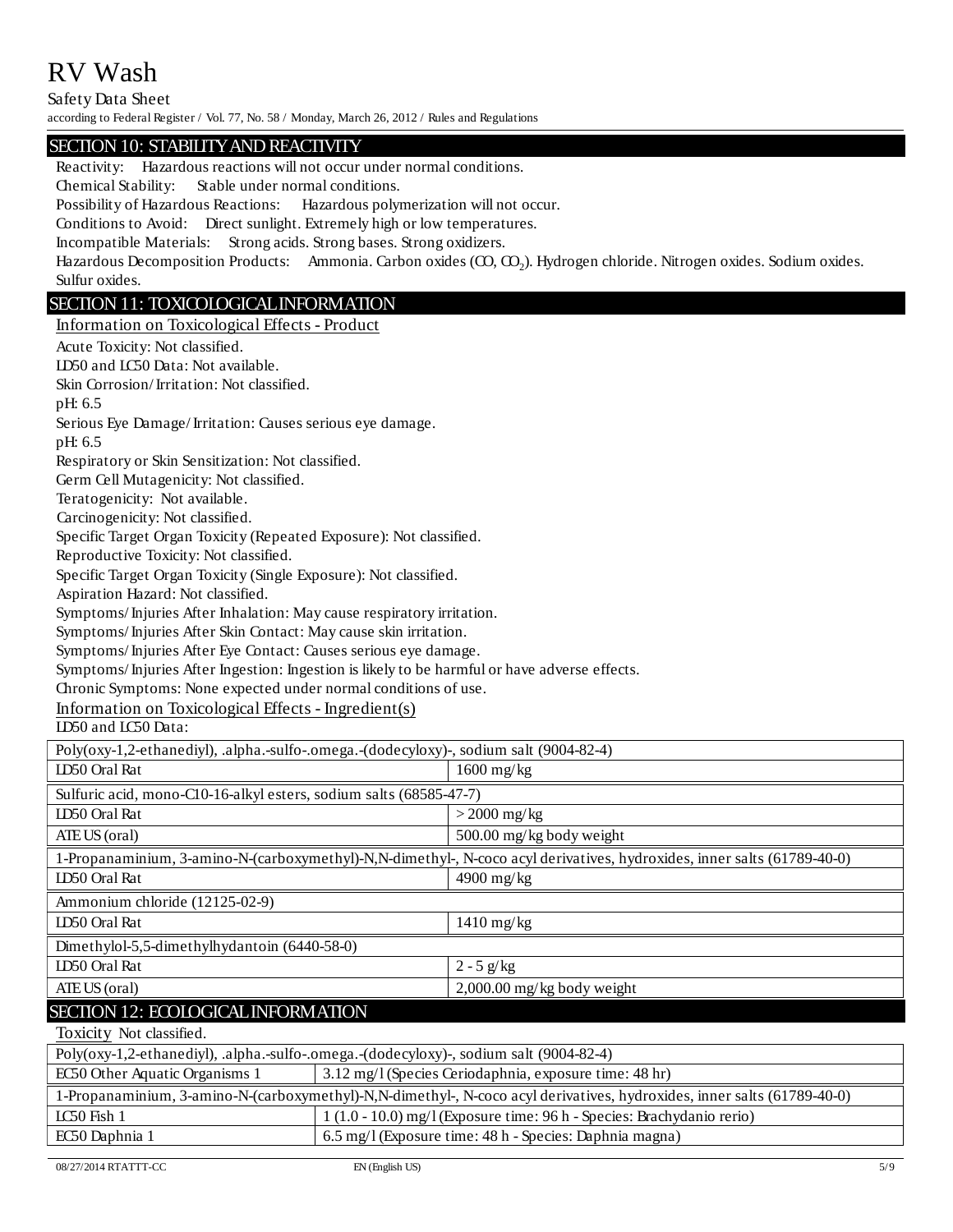#### Safety Data Sheet

according to Federal Register / Vol. 77, No. 58 / Monday, March 26, 2012 / Rules and Regulations

| according to Federal Register / Vol. 77, No. 58 / Monday, March 26, 2012 / Rules and Regulations                                    |                                                                               |  |  |  |
|-------------------------------------------------------------------------------------------------------------------------------------|-------------------------------------------------------------------------------|--|--|--|
| EC50 Other Aquatic Organisms 1                                                                                                      | $1(1.0 - 10.0)$ mg/l (Exposure time: 72 h - Species: Desmodesmus subspicatus) |  |  |  |
| LC50 Fish 2                                                                                                                         | 2 mg/l (Exposure time: 96 h - Species: Brachydanio rerio [semi-static])       |  |  |  |
| Ammonium chloride (12125-02-9)                                                                                                      |                                                                               |  |  |  |
| LC50 Fish 1                                                                                                                         | 209 mg/l (Exposure time: 96 h - Species: Cyprinus carpio [static])            |  |  |  |
| EC50 Daphnia 1                                                                                                                      | $161$ mg/l                                                                    |  |  |  |
| Dimethylol-5,5-dimethylhydantoin (6440-58-0)                                                                                        |                                                                               |  |  |  |
| LC50 Fish 1                                                                                                                         | 514 mg/l (Freshwater [96h static] Species: Oncorhynchus mykiss)               |  |  |  |
| Persistence and Degradability                                                                                                       |                                                                               |  |  |  |
| RV Wash                                                                                                                             |                                                                               |  |  |  |
| Persistence and Degradability                                                                                                       | Not established.                                                              |  |  |  |
| Bioaccumulative Potential                                                                                                           |                                                                               |  |  |  |
| RV Wash                                                                                                                             |                                                                               |  |  |  |
| Bioaccumulative Potential                                                                                                           | Not established.                                                              |  |  |  |
| Mobility in Soil Not available.                                                                                                     |                                                                               |  |  |  |
| Other Adverse Effects                                                                                                               |                                                                               |  |  |  |
| Other Information: Avoid release to the environment.                                                                                |                                                                               |  |  |  |
| SECTION 13: DISPOSAL CONSIDERATIONS                                                                                                 |                                                                               |  |  |  |
| Waste Disposal Recommendations: Dispose of waste material in accordance with all local, regional, national, provincial, territorial |                                                                               |  |  |  |
| and international regulations.                                                                                                      |                                                                               |  |  |  |
| <b>SECTION 14: TRANSPORT INFORMATION</b>                                                                                            |                                                                               |  |  |  |
| In Accordance With ICAO/ IATA/ DOT/ TDG                                                                                             |                                                                               |  |  |  |
| UN Number Not regulated for transport.                                                                                              |                                                                               |  |  |  |
| UN Proper Shipping Name Not regulated for transport.                                                                                |                                                                               |  |  |  |
| Transport Hazard Class(es) Not regulated for transport.                                                                             |                                                                               |  |  |  |
| Additional Information Not available.                                                                                               |                                                                               |  |  |  |
| Transport by sea Not regulated for transport.                                                                                       |                                                                               |  |  |  |
| Air transport Not regulated for transport.                                                                                          |                                                                               |  |  |  |
| SECTION 15: REGULATORY INFORMATION                                                                                                  |                                                                               |  |  |  |
| US Federal Regulations                                                                                                              |                                                                               |  |  |  |
| RV Wash                                                                                                                             |                                                                               |  |  |  |

SARA Section 311/312 Hazard Classes

Poly(oxy-1,2-ethanediyl), .alpha.-sulfo-.omega.-(dodecyloxy)-, sodium salt (9004-82-4)

Listed on the United States TSCA (Toxic Substances Control Act) inventory

Sulfuric acid, mono-C10-16-alkyl esters, sodium salts (68585-47-7)

Listed on the United States TSCA (Toxic Substances Control Act) inventory

1-Propanaminium, 3-amino-N-(carboxymethyl)-N,N-dimethyl-, N-coco acyl derivatives, hydroxides, inner salts (61789-40-0)

Immediate (acute) health hazard

Listed on the United States TSCA (Toxic Substances Control Act) inventory

Ammonium chloride (12125-02-9)

Listed on the United States TSCA (Toxic Substances Control Act) inventory

Dimethylol-5,5-dimethylhydantoin (6440-58-0)

Listed on the United States TSCA (Toxic Substances Control Act) inventory

US State Regulations

Poly(oxy-1,2-ethanediyl), .alpha.-sulfo-.omega.-(dodecyloxy)-, sodium salt (9004-82-4)

U.S. - Texas - Effects Screening Levels - Long Term

U.S. - Texas - Effects Screening Levels - Short Term

Sulfuric acid, mono-C10-16-alkyl esters, sodium salts (68585-47-7)

U.S. - Texas - Effects Screening Levels - Long Term

U.S. - Texas - Effects Screening Levels - Short Term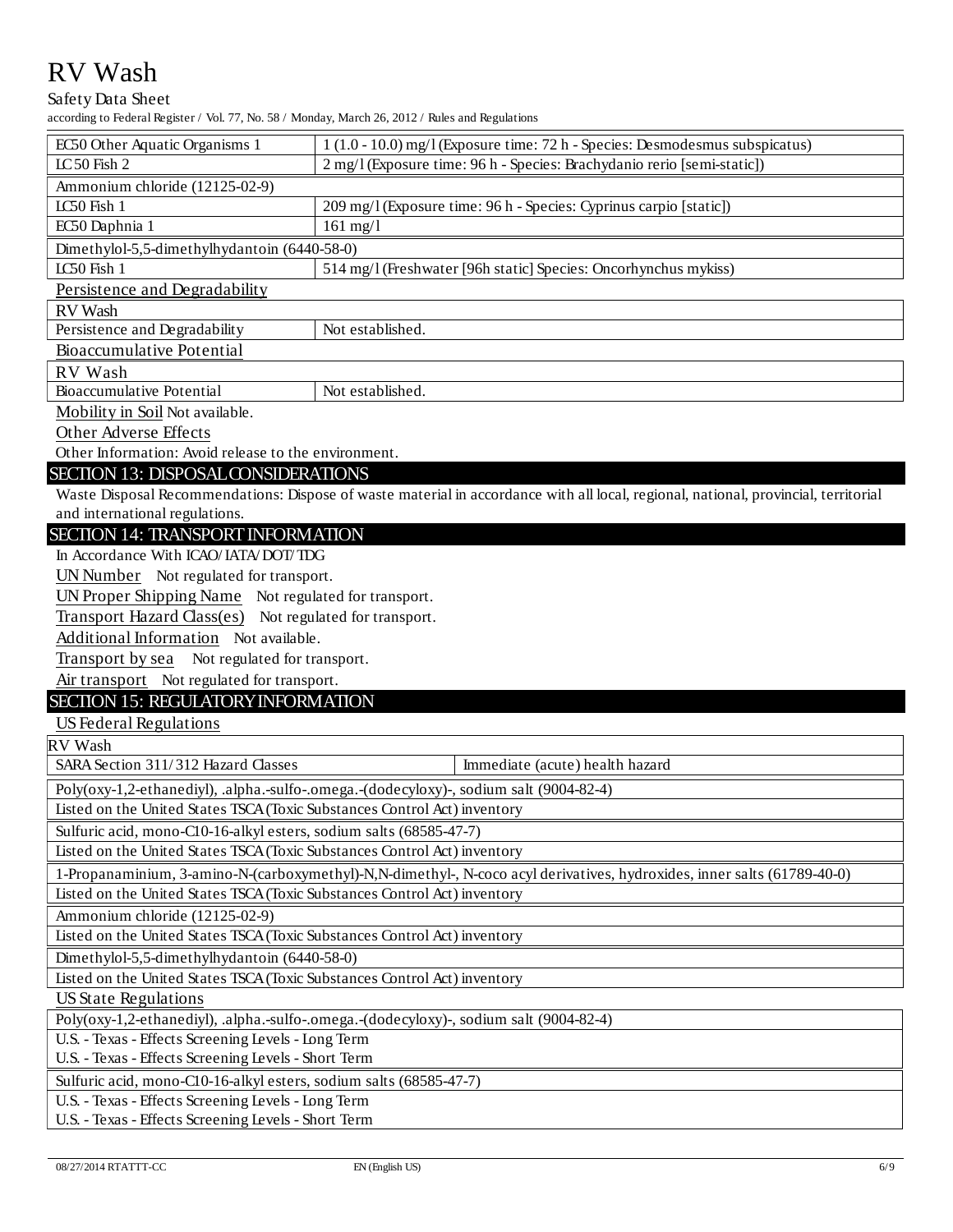Safety Data Sheet according to Federal Register / Vol. 77, No. 58 / Monday, March 26, 2012 / Rules and Regulations

| Ammonium chloride (12125-02-9)                                                                                     |
|--------------------------------------------------------------------------------------------------------------------|
| U.S. - Connecticut - Hazardous Air Pollutants - HLVs (30 min)                                                      |
| U.S. - Connecticut - Hazardous Air Pollutants - HLVs (8 hr)                                                        |
| U.S. - Delaware - Pollutant Discharge Requirements - Reportable Quantities                                         |
| U.S. - Idaho - Non-Carcinogenic Toxic Air Pollutants - Acceptable Ambient Concentrations                           |
| U.S. - Idaho - Non-Carcinogenic Toxic Air Pollutants - Emission Levels (ELs)                                       |
| U.S. - Louisiana - Reportable Quantity List for Pollutants                                                         |
| U.S. - Massachusetts - Oil & Hazardous Material List - Groundwater Reportable Concentration - Reporting Category 1 |
| U.S. - Massachusetts - Oil & Hazardous Material List - Groundwater Reportable Concentration - Reporting Category 2 |
| U.S. - Massachusetts - Oil & Hazardous Material List - Reportable Quantity                                         |
| U.S. - Massachusetts - Oil & Hazardous Material List - Soil Reportable Concentration - Reporting Category 1        |
| U.S. - Massachusetts - Oil & Hazardous Material List - Soil Reportable Concentration - Reporting Category 2        |
| RTK-U.S. - Massachusetts - Right To Know List                                                                      |
| U.S. - Michigan - Occupational Exposure Limits - STELs                                                             |
| U.S. - Michigan - Occupational Exposure Limits - TWAs                                                              |
| U.S. - Michigan - Polluting Materials List                                                                         |
| U.S. - Minnesota - Hazardous Substance List                                                                        |
| U.S. - Minnesota - Permissible Exposure Limits - STELs                                                             |
| U.S. - Minnesota - Permissible Exposure Limits - TWAs                                                              |
| U.S. - New Jersey - Discharge Prevention - List of Hazardous Substances                                            |
| RTK- U.S. - New Jersey - Right to Know Hazardous Substance List                                                    |
| U.S. - New York - Reporting of Releases Part 597 - List of Hazardous Substances                                    |
| U.S. - North Dakota - Air Pollutants - Guideline Concentrations - 1-Hour                                           |
| U.S. - North Dakota - Air Pollutants - Guideline Concentrations - 8-Hour                                           |
| U.S. - Oregon - Permissible Exposure Limits - TWAs                                                                 |
| RTK- U.S. - Pennsylvania - RTK (Right to Know) - Environmental Hazard List                                         |
| RTK- U.S. - Pennsylvania - RTK (Right to Know) List                                                                |
| U.S. - South Carolina - Toxic Air Pollutants - Maximum Allowable Concentrations                                    |
| U.S. - South Carolina - Toxic Air Pollutants - Pollutant Categories                                                |
| U.S. - Tennessee - Occupational Exposure Limits - STELs                                                            |
| U.S. - Tennessee - Occupational Exposure Limits - TWAs                                                             |
| U.S. - Texas - Effects Screening Levels - Long Term                                                                |
| U.S. - Texas - Effects Screening Levels - Short Term                                                               |
| U.S. - Vermont - Permissible Exposure Limits - STELs                                                               |
| U.S. - Vermont - Permissible Exposure Limits - TWAs                                                                |
| U.S. - Washington - Permissible Exposure Limits - STELs                                                            |
| U.S. - Washington - Permissible Exposure Limits - TWAs                                                             |
| Canadian Regulations                                                                                               |

### RV Wash

WHMIS Classification Class D Division 2 Subdivision B - Toxic material causing other toxic effects

| Poly(oxy-1,2-ethanediyl), .alpha.-sulfo-.omega.-(dodecyloxy)-, sodium salt (9004-82-4) |                                                                               |  |  |  |
|----------------------------------------------------------------------------------------|-------------------------------------------------------------------------------|--|--|--|
| Listed on the Canadian DSL (Domestic Substances List) inventory.                       |                                                                               |  |  |  |
| <b>WHMIS Classification</b>                                                            | Class D Division 2 Subdivision B - Toxic material causing other toxic effects |  |  |  |
|                                                                                        | Class E-Corrosive Material                                                    |  |  |  |
| Sulfuric acid, mono-C10-16-alkyl esters, sodium salts (68585-47-7)                     |                                                                               |  |  |  |
| Listed on the Canadian DSL (Domestic Substances List) inventory.                       |                                                                               |  |  |  |
| WHMIS Classification                                                                   | Class D Division 2 Subdivision B - Toxic material causing other toxic effects |  |  |  |
|                                                                                        |                                                                               |  |  |  |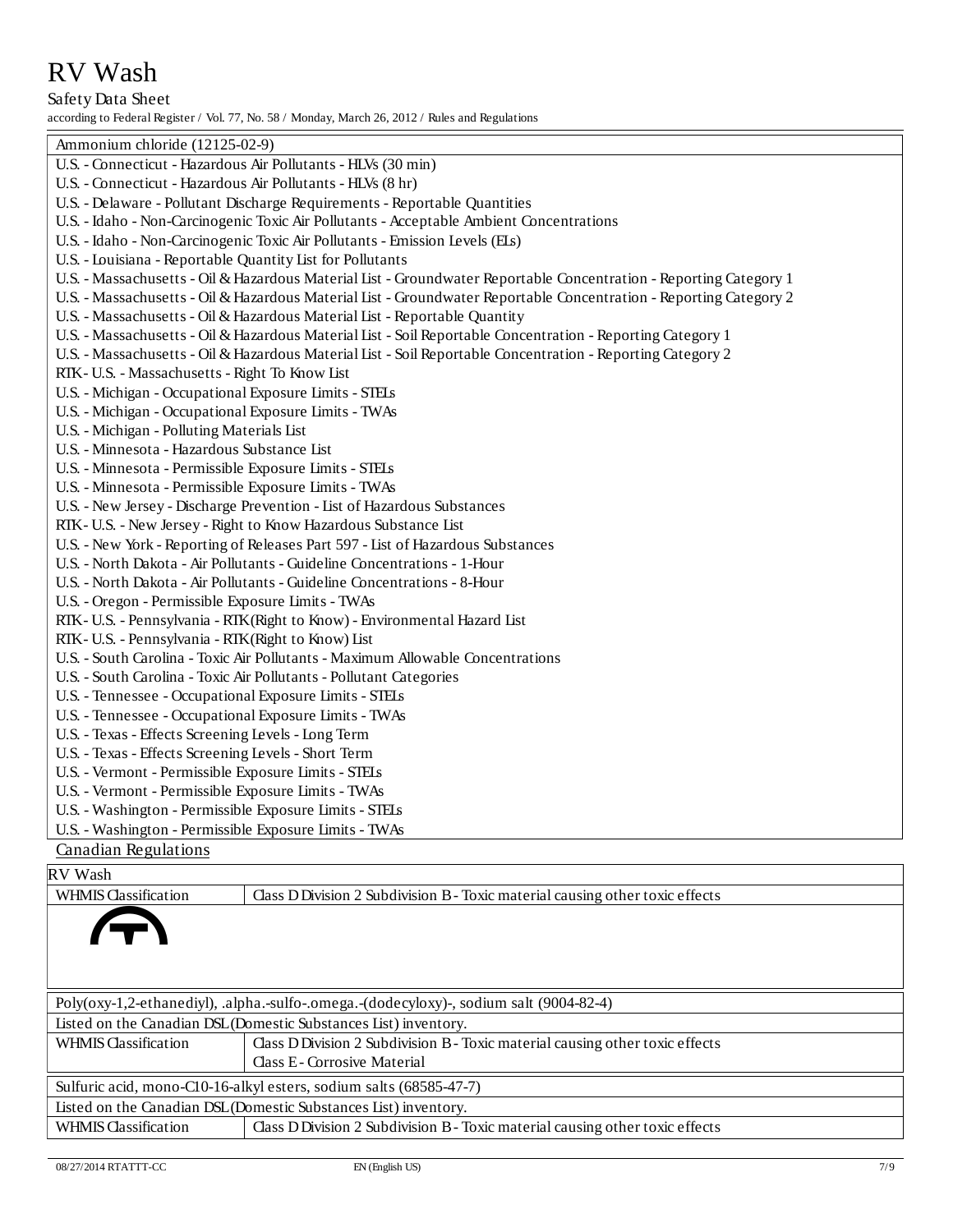#### Safety Data Sheet

according to Federal Register / Vol. 77, No. 58 / Monday, March 26, 2012 / Rules and Regulations

| 1-Propanaminium, 3-amino-N-(carboxymethyl)-N,N-dimethyl-, N-coco acyl derivatives, hydroxides, inner salts (61789-40-0)          |                                                                               |  |  |
|----------------------------------------------------------------------------------------------------------------------------------|-------------------------------------------------------------------------------|--|--|
| Listed on the Canadian DSL (Domestic Substances List) inventory.                                                                 |                                                                               |  |  |
| <b>WHMIS Classification</b>                                                                                                      | Class D Division 2 Subdivision B - Toxic material causing other toxic effects |  |  |
|                                                                                                                                  | Class E-Corrosive Material                                                    |  |  |
| Ammonium chloride (12125-02-9)                                                                                                   |                                                                               |  |  |
| Listed on the Canadian DSL (Domestic Substances List) inventory.                                                                 |                                                                               |  |  |
| Listed on the Canadian Ingredient Disclosure List                                                                                |                                                                               |  |  |
| <b>IDL</b> Concentration 1 %                                                                                                     |                                                                               |  |  |
| Class D Division 2 Subdivision B - Toxic material causing other toxic effects<br><b>WHMIS Classification</b>                     |                                                                               |  |  |
| Dimethylol-5,5-dimethylhydantoin (6440-58-0)                                                                                     |                                                                               |  |  |
| Listed on the Canadian DSL (Domestic Substances List) inventory.                                                                 |                                                                               |  |  |
| <b>WHMIS Classification</b>                                                                                                      | Uncontrolled product according to WHMIS classification criteria               |  |  |
| This product has been classified in accordance with the hazard criteria of the Controlled Products Regulations (CPR) and the SDS |                                                                               |  |  |

contains all of the information required by CPR.

| Revision date |  |
|---------------|--|
|               |  |

 $: \frac{1}{07}{\sqrt{28}}{2014}$ 

Other Information : This document has been prepared in accordance with the SDS requirements of the OSHA Hazard Communication Standard 29 CFR 1910.1200.

GHS Full Text Phrases:

|                    | Acute Tox. 4 (Oral) | Acute toxicity (oral) Category 4                                  |
|--------------------|---------------------|-------------------------------------------------------------------|
|                    | Aquatic Acute 1     | Hazardous to the aquatic environment - Acute Hazard Category 1    |
|                    | Aquatic Acute 2     | Hazardous to the aquatic environment - Acute Hazard Category 2    |
|                    | Aquatic Chronic 2   | Hazardous to the aquatic environment - Chronic Hazard Category 2  |
|                    | Asp. Tox. 1         | Aspiration hazard Category 1                                      |
|                    | Eye Dam. 1          | Serious eye damage/eye irritation Category 1                      |
|                    | Eye Irrit. 2A       | Serious eye damage/eye irritation Category 2A                     |
|                    | Skin Corr. 1B       | Skin corrosion/irritation Category 1B                             |
|                    | Skin Irrit. 2       | Skin corrosion/irritation Category 2                              |
|                    | STOT RE2            | Specific target organ toxicity (repeated exposure) Category 2     |
|                    | H <sub>3</sub> 02   | Harmful if swallowed                                              |
|                    | H304                | May be fatal if swallowed and enters airways                      |
|                    | H314                | Causes severe skin burns and eye damage                           |
|                    | H315                | Causes skin irritation                                            |
|                    | H318                | Causes serious eye damage                                         |
|                    | H319                | Causes serious eye irritation                                     |
|                    | H373                | May cause damage to organs through prolonged or repeated exposure |
|                    | H400                | Very toxic to aquatic life                                        |
|                    | H <sub>401</sub>    | Toxic to aquatic life                                             |
|                    | H411                | Toxic to aquatic life with long lasting effects                   |
| NFPA Health Hazard |                     | 1 - Exposure could cause irritation but only minor residual       |
|                    |                     | injury even if no treatment is given.<br>$\mathbf{0}$             |
| NFPA Fire Hazard   |                     | 0 - Materials that will not burn.<br>$\overline{0}$               |
| NFPA Reactivity    |                     | 0 - Normally stable, even under fire exposure conditions,         |
|                    |                     | and are not reactive with water.                                  |

Party Responsible for the Preparation of This Document FulTyme RV (954)581-1188